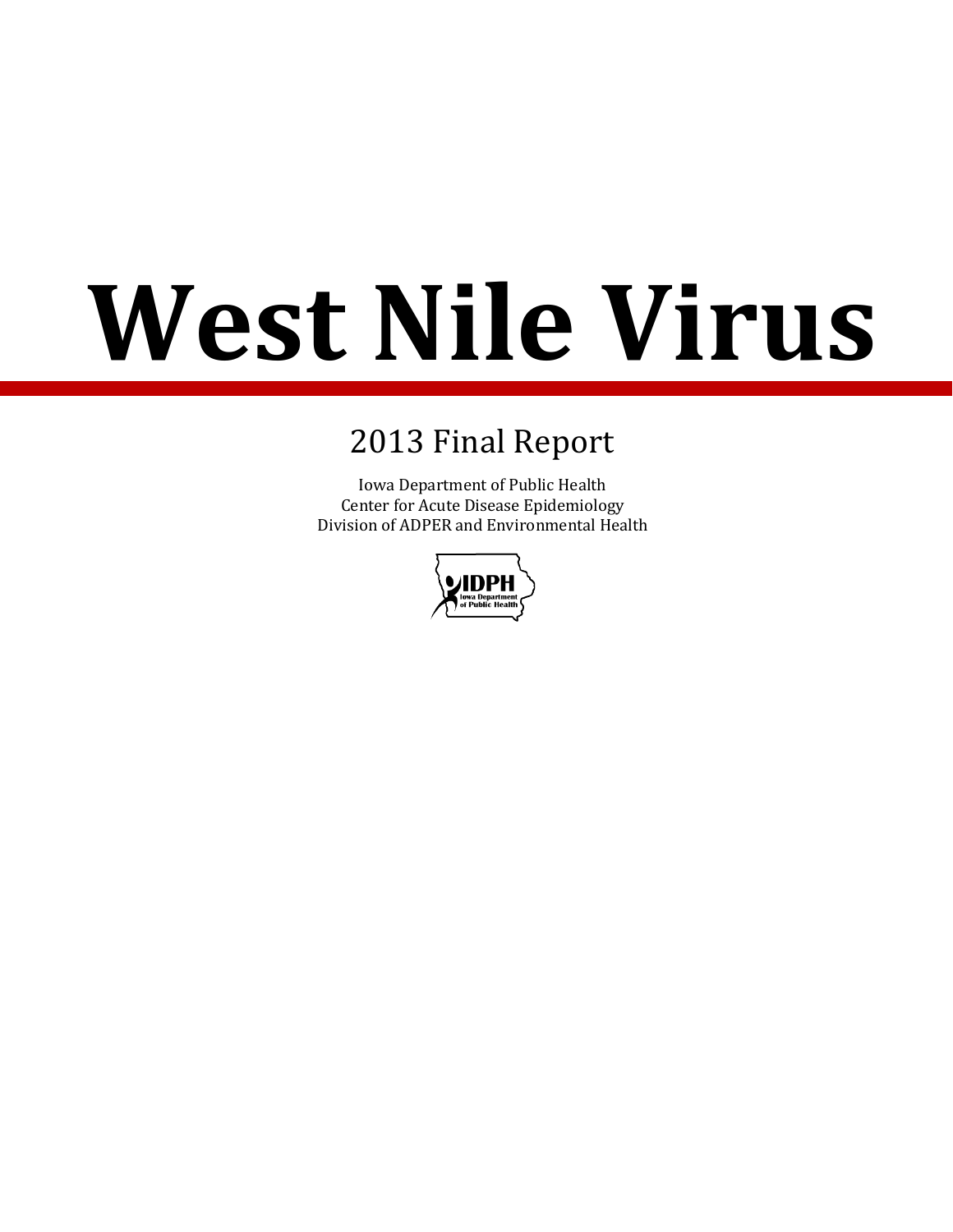## **Background**

West Nile virus (WNV) is a mosquito-borne virus that has been documented in Europe, the Middle East, Africa, India, parts of Asia, and Australia. The virus was first identified in the West Nile district of Uganda in 1937. It was first reported in the United States in 1999, when 62 cases and 7 deaths from West Nile virus infection were reported in the New York City area. Since 1999, West Nile virus has spread across the continental United States. The virus was identified in a dead crow in the eastern part of Iowa in September 2001. Human cases in Iowa have been reported every year since 2002.

WNV is endemic in Iowa and activity usually peaks in late summer and early fall. Iowa law requires domestic and imported WNV diseases to be reported to the Iowa Department of Public Health (IDPH) in a timely manner. IDPH then works in collaboration with Local Public Health (LPH) and other appropriate partners to investigate all reported cases.

Over the last several years, the number of reported WNV human illnesses in Iowa has increased annually. During the 2013 surveillance season, 44 cases of WNV infection were reported to IDPH. The 44 reported cases in 2013 represent a 42% increase from the 31 WNV cases reported in 2012, and a nearly 390% increase from the 9 cases reported in 2011 (Figure 1, Table 1).

| Table 1. Reported West Nile virus disease cases and presumptive viremic blood donors, Iowa, 2008 - 2013 |  |  |
|---------------------------------------------------------------------------------------------------------|--|--|
|---------------------------------------------------------------------------------------------------------|--|--|

| Year | <b>Neuroinvasive</b><br>cases | Non-neuroinvasive<br>cases | Total # cases | Reported<br>Deaths | Presumptive<br>viremic blood<br>donors <sup>+</sup> |
|------|-------------------------------|----------------------------|---------------|--------------------|-----------------------------------------------------|
| 2008 |                               |                            |               |                    |                                                     |
| 2009 |                               |                            |               |                    |                                                     |
| 2010 |                               |                            |               |                    |                                                     |
| 2011 |                               |                            |               |                    |                                                     |
| 2012 |                               | 20                         | 31            |                    |                                                     |
| 2013 | 24                            | 20                         | 44            |                    | 12                                                  |

†Presumptive viremic blood donors (PVDs) are people who had no symptoms at the time of donating blood through a blood collection agency, but whose blood tested positive when screened for the presence of West Nile virus.



**Figure 1. Number of reported West Nile virus cases– Iowa, 2011-2013**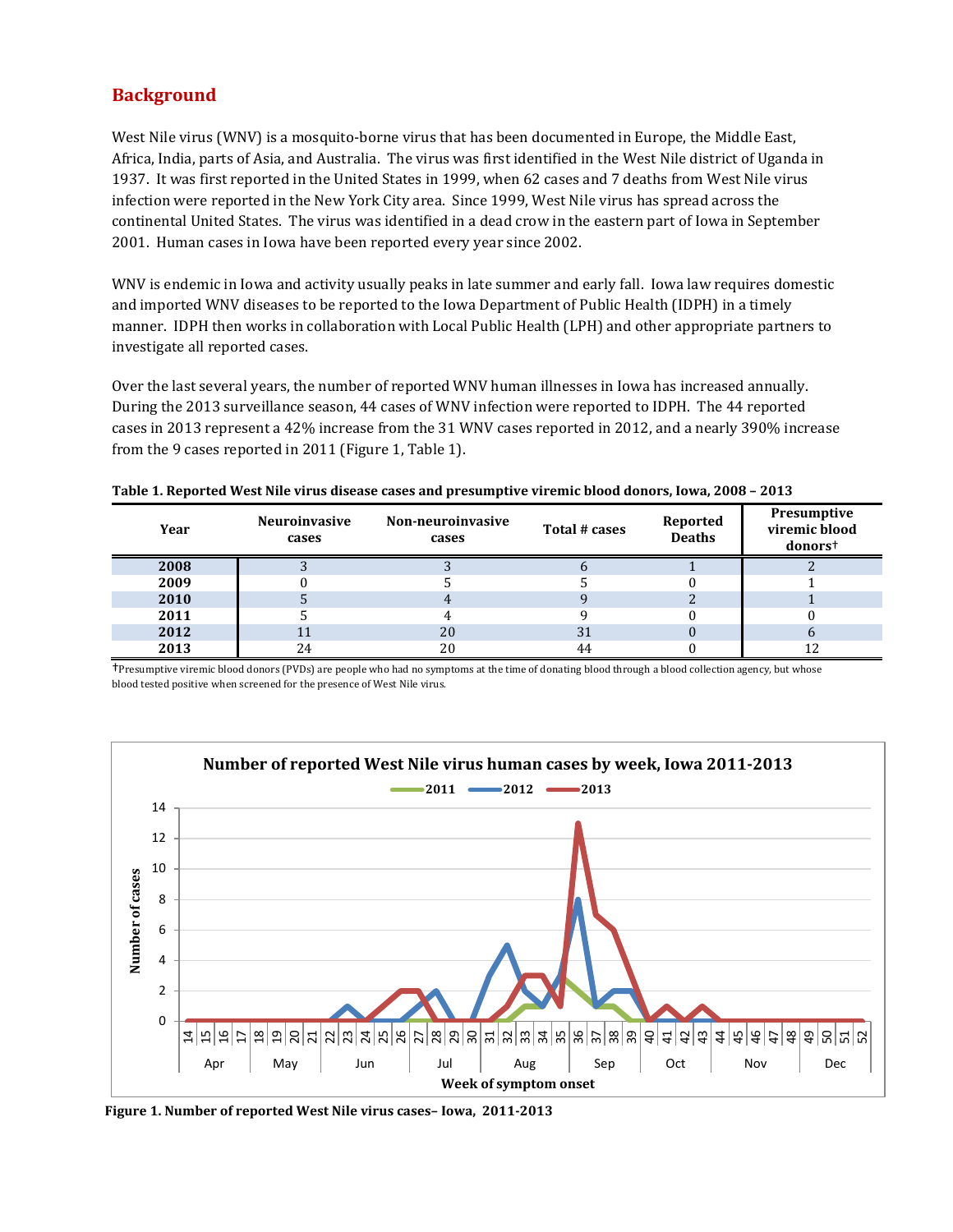#### **Human Surveillance Data**

In 2013, a total of 44 human cases of WNV were reported statewide, in 26 Iowa counties (Table 2). Of the 44 cases, 24 (55%) had neuroinvasive illness and 20 (45%) had non-neuroinvasive illness. Of the 44 total cases, 77% were hospitalized (Table 3).

While cases of WNV were reported in 26 counties across Iowa, most of the cases occurred in the western part of the state (Figure 2). The statewide incidence of WNV illness in 2013 was 1.4 cases per 100,000 populations.

In addition, blood donors are routinely screened for WNV infection by blood centers. A total of 12 WNV Presumptive Viremic Blood Donors (PVDs) were reported in Iowa in 2013. PVDs are people who had no symptoms at the time of donating blood, but whose blood tested positive when screened for the presence of WNV.

| County             | Neuroinvasive<br>Non-neuroinvasive<br>Cases*<br><b>Cases</b> |                  | Total # of cases | Presumptive viremic<br>blood donors <sup>+</sup> |
|--------------------|--------------------------------------------------------------|------------------|------------------|--------------------------------------------------|
| <b>Audubon</b>     | $\mathbf{1}$                                                 | $\mathbf{0}$     | $\mathbf{1}$     | $\mathbf{0}$                                     |
| Cass               | $\Omega$                                                     | $\mathbf{1}$     | $\mathbf{1}$     | $\mathbf{0}$                                     |
| Crawford           | $\mathbf{1}$                                                 | $\mathbf{1}$     | $\overline{2}$   | $\boldsymbol{0}$                                 |
| <b>Dallas</b>      | 1                                                            | $\mathbf{0}$     | $\mathbf{1}$     | $\mathbf{0}$                                     |
| <b>Dickinson</b>   | $\mathbf{0}$                                                 | $\mathbf{1}$     | $\mathbf{1}$     | $\boldsymbol{0}$                                 |
| Fayette            | $\theta$                                                     | $\mathbf{1}$     | $\mathbf{1}$     | $\boldsymbol{0}$                                 |
| Fremont            | $\mathbf{1}$                                                 | $\mathbf{0}$     | $\mathbf{1}$     | $\boldsymbol{0}$                                 |
| Hamilton           | $\mathbf{1}$                                                 | $\mathbf{0}$     | $\mathbf{1}$     | $\boldsymbol{0}$                                 |
| <b>Harrison</b>    | $\mathbf{1}$                                                 | $\boldsymbol{0}$ | $\mathbf{1}$     | $\boldsymbol{0}$                                 |
| Humboldt           | $\theta$                                                     | $\overline{2}$   | $\overline{2}$   | $\mathbf{0}$                                     |
| Ida                | $\mathbf{0}$                                                 | $\mathbf{1}$     | $\mathbf{1}$     | $\boldsymbol{0}$                                 |
| Jasper             | $\mathbf{1}$                                                 | $\boldsymbol{0}$ | $\mathbf{1}$     | $\boldsymbol{0}$                                 |
| <b>Kossuth</b>     | $\mathbf{1}$                                                 | $\mathbf{0}$     | $\mathbf{1}$     | $\mathbf{0}$                                     |
| Lee                | $\boldsymbol{0}$                                             | $\mathbf{0}$     | $\mathbf{0}$     | $\mathbf{1}$                                     |
| Linn               | $\boldsymbol{0}$                                             | $\mathbf{1}$     | $\mathbf{1}$     | $\boldsymbol{0}$                                 |
| Lyon               | $\mathbf{0}$                                                 | $\overline{2}$   | $\overline{2}$   | $\boldsymbol{0}$                                 |
| Monona             | 3                                                            | $\mathbf{1}$     | $\overline{4}$   | $\mathbf{0}$                                     |
| <b>Monroe</b>      | $\mathbf{0}$                                                 | $\mathbf{1}$     | $\mathbf{1}$     | $\mathbf{0}$                                     |
| Montgomery         | $\mathbf{1}$                                                 | $\mathbf{1}$     | $\overline{2}$   | $\boldsymbol{0}$                                 |
| Plymouth           | 0                                                            | $\mathbf{1}$     | $\mathbf{1}$     | $\mathbf{0}$                                     |
| Polk               | $\mathbf{1}$                                                 | $\mathbf{0}$     | $\mathbf{1}$     | 3                                                |
| Pottawattamie      | $\overline{4}$                                               | $\mathbf{0}$     | $\overline{4}$   | $\mathbf{1}$                                     |
| Ringgold           | $\mathbf{1}$                                                 | $\mathbf{0}$     | $\mathbf{1}$     | $\mathbf{1}$                                     |
| <b>Scott</b>       | $\mathbf{0}$                                                 | 1                | 1                | $\mathbf{0}$                                     |
| <b>Shelby</b>      | $\mathbf{0}$                                                 | $\mathbf{1}$     | $\mathbf{1}$     | 3                                                |
| <b>Van Buren</b>   | $\mathbf{1}$                                                 | $\theta$         | $\mathbf{1}$     | $\boldsymbol{0}$                                 |
| Webster            | $\mathbf{0}$                                                 | $\mathbf{0}$     | $\boldsymbol{0}$ | $\mathbf{1}$                                     |
| Woodbury           | 5                                                            | $\overline{4}$   | 9                | $\overline{2}$                                   |
| <b>State Total</b> | 24                                                           | 20               | 44               | 12                                               |

#### **Table 2. Reported Human West Nile virus cases by local jurisdiction, Iowa, 2013**

\*Includes cases reported as meningitis, encephalitis, or acute flaccid paralysis

†Presumptive viremic blood donors (PVDs) are people who had no symptoms at the time of donating blood through a blood collection agency, but whose blood tested positive when screened for the presence of West Nile virus.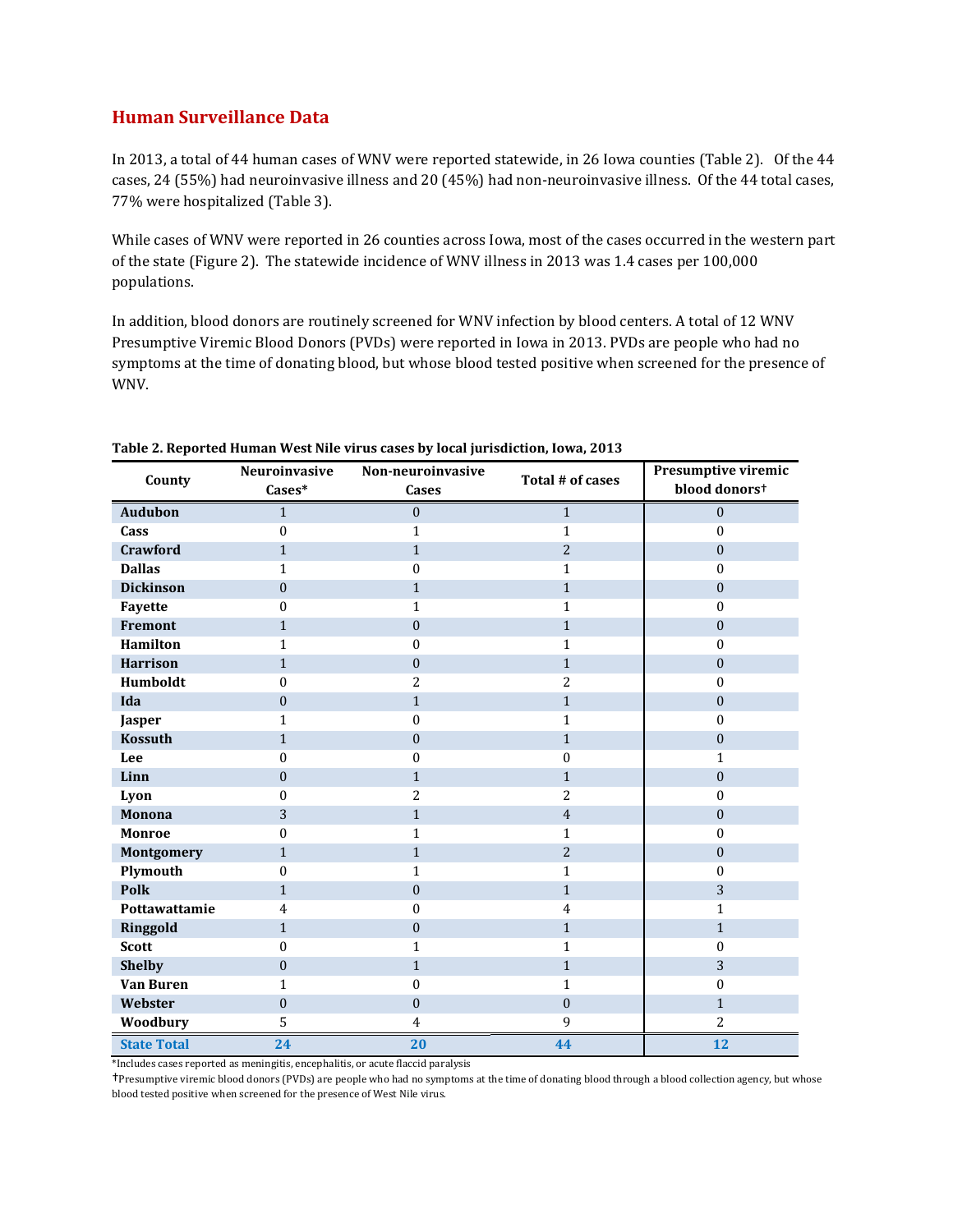|                                  | Neuroinvasive<br>$(N = 24)$ |              | Non-neuroinvasive<br>$(N = 20)$ |       |  |
|----------------------------------|-----------------------------|--------------|---------------------------------|-------|--|
|                                  |                             | No. (%)      | No. (%)                         |       |  |
| Gender                           |                             |              |                                 |       |  |
| Male                             | 13                          | (54)         | 10                              | (50)  |  |
| Female                           | 11                          | (46)         | 10                              | (50)  |  |
| Age                              |                             |              |                                 |       |  |
| <20                              | $\mathbf{1}$                | (4)          | $\boldsymbol{0}$                | (0)   |  |
| 20-39                            | 3                           | (12)         | 3                               | (15)  |  |
| 40-59                            | 11                          | (46)         | 12                              | (60)  |  |
| $\geq 60$                        | 9                           | (38)         | 5                               | (25)  |  |
| Race                             |                             |              |                                 |       |  |
| White                            | 18                          | (75)         | 12                              | (60)  |  |
| Black                            | $\boldsymbol{0}$            | (0)          | $\boldsymbol{0}$                | (0)   |  |
| Unknown                          | 6                           | (25)         | 8                               | (40)  |  |
| Ethnicity                        |                             |              |                                 |       |  |
| Hispanic                         | $\boldsymbol{0}$            | (0)          | $\boldsymbol{0}$                | (0)   |  |
| Non-Hispanic                     | 17                          | (71)         | 11                              | (55)  |  |
| Unknown                          | 7                           | (29)         | 9                               | (45)  |  |
| <b>Clinical Syndrome</b>         |                             |              |                                 |       |  |
| Neuroinvasive (Encephalitis,     | 24                          | (55)         | $\boldsymbol{0}$                | (0)   |  |
| Meningitis, Meningoencephalitis) |                             |              |                                 |       |  |
| Non-neuroinvasive ("West Nile    | $\boldsymbol{0}$            | (0)          | 20                              | (45)  |  |
| fever")<br><b>Symptoms</b>       |                             |              |                                 |       |  |
| Altered sensorium                | 6                           |              | 3                               | (15)  |  |
| Anorexia                         | 6                           | (25)<br>(25) | 7                               | (35)  |  |
| Coma                             | $\boldsymbol{0}$            | (0)          | $\mathbf{1}$                    | (5)   |  |
| Confusion /Memory loss           |                             |              | 8                               |       |  |
|                                  | 14                          | (58)         | $\boldsymbol{0}$                | (40)  |  |
| Cranial nerve palsy<br>Fatigue   | $\boldsymbol{0}$<br>13      | (0)          | 15                              | (0)   |  |
| Fever                            | 24                          | (54)         | 20                              | (75)  |  |
|                                  | 3                           | (100)        |                                 | (100) |  |
| <b>Flaccid Paralysis</b>         |                             | (13)         | $\boldsymbol{0}$                | (0)   |  |
| Headache                         | 17<br>12                    | (71)         | 12                              | (60)  |  |
| Joint pain                       |                             | (50)         | 13                              | (65)  |  |
| Muscle pain                      | 12                          | (50)         | $10\,$                          | (50)  |  |
| Nausea                           | 16                          | (67)         | 9                               | (45)  |  |
| Photophobia                      | 6                           | (25)         | 2                               | (10)  |  |
| Rash                             | 11                          | (45)         | 8                               | (40)  |  |
| Seizures                         | $\mathbf{1}$                | (4)          | $\mathbf{1}$                    | (5)   |  |
| Swollen lymph nodes              | $\overline{c}$              | (8)          | $\mathbf{1}$                    | (5)   |  |
| Vision loss                      | 5                           | (21)         | $\boldsymbol{0}$                | (0)   |  |
| Vomiting                         | 16                          | (67)         | 6                               | (30)  |  |
| <b>Outcome</b>                   |                             |              |                                 |       |  |
| Hospitalized                     | 23                          | (96)         | 11                              | (55)  |  |
| Death                            | $\boldsymbol{0}$            | (0)          | $\boldsymbol{0}$                | (0)   |  |

**Table 3. Characteristics of reported WNV disease cases, Iowa, 2013**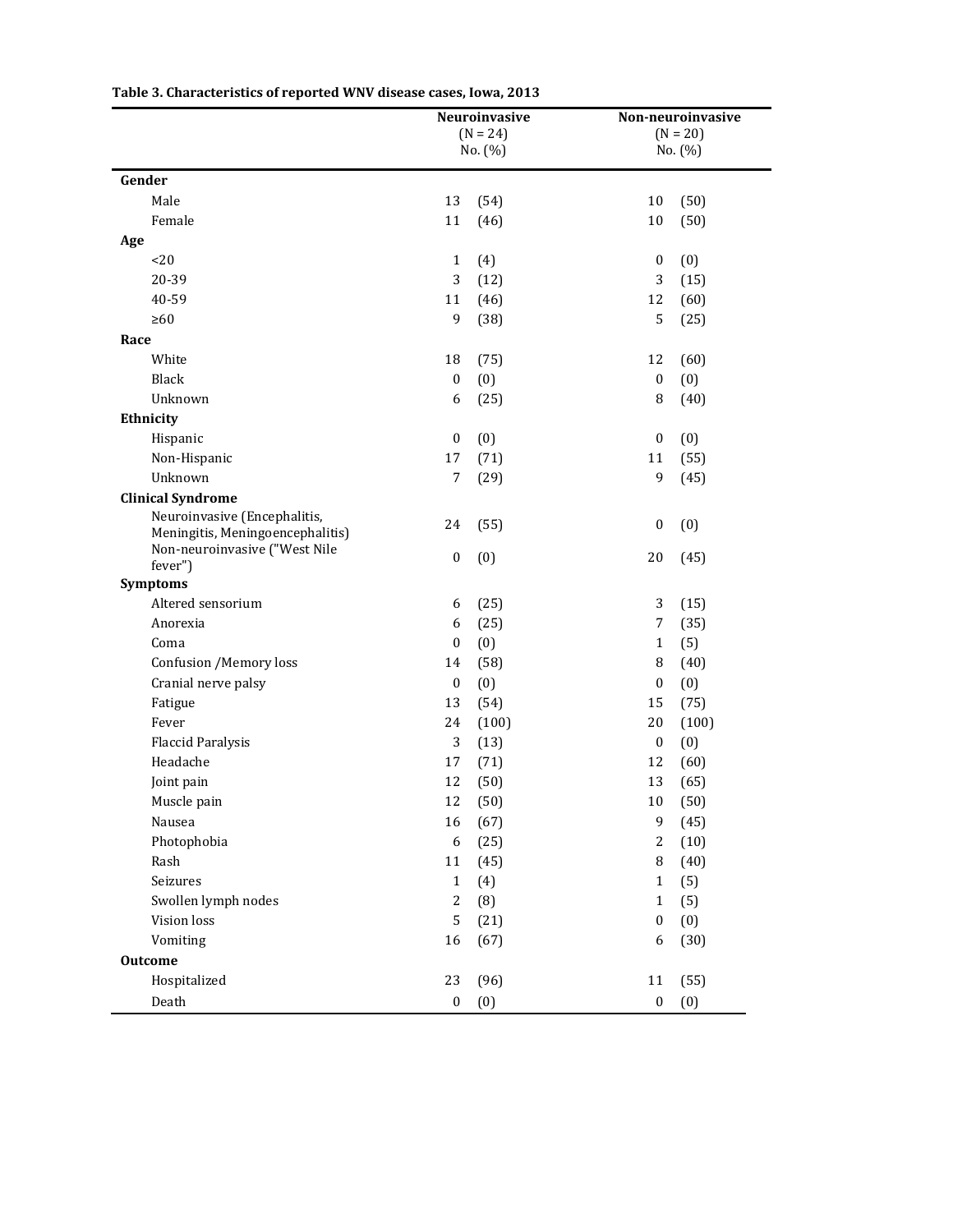

**Figure 2. Number of human WNV disease cases reported, by county – Iowa, 2013**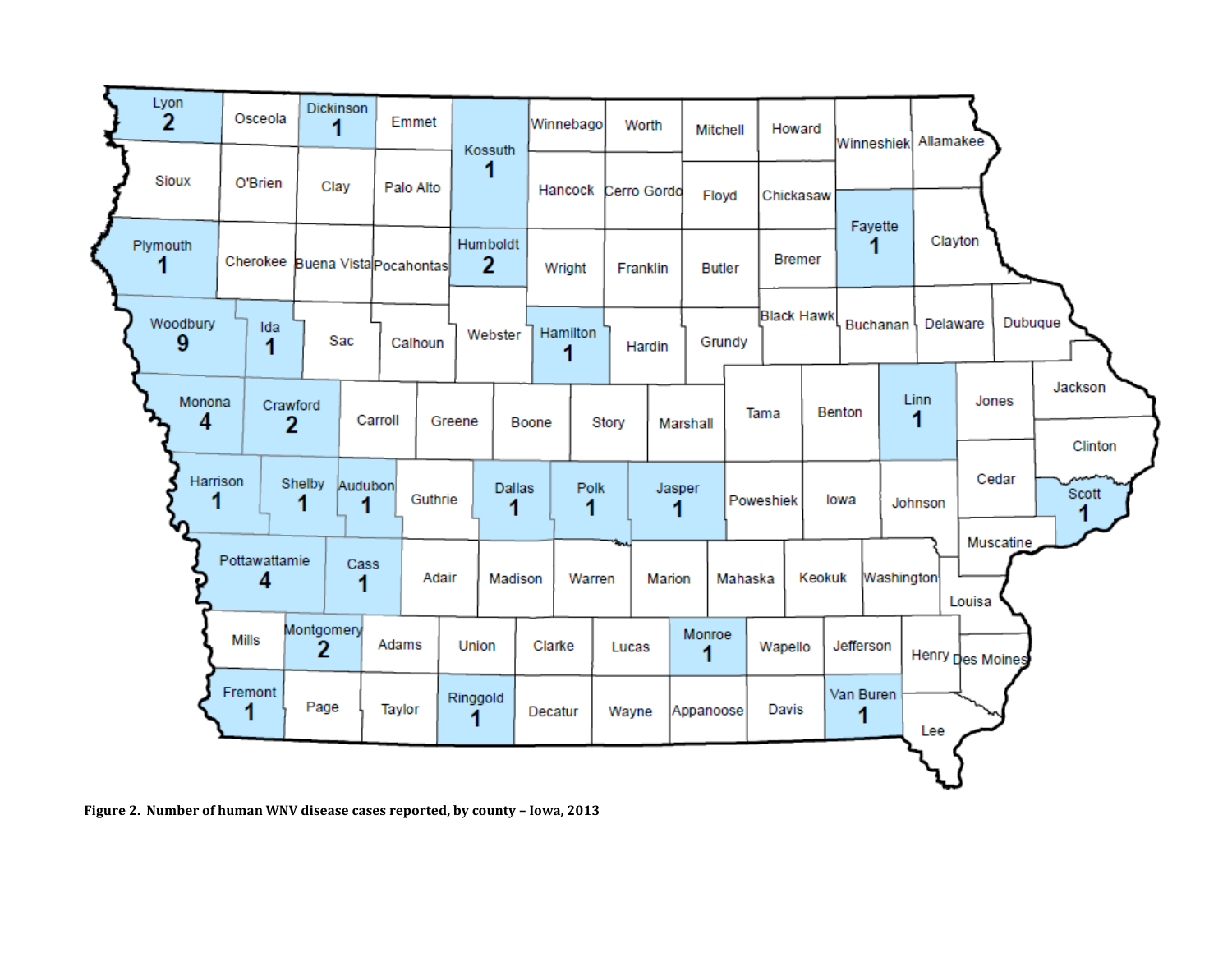## **Ecological Surveillance**

In 2013, the Iowa Department of Public Health in collaboration with the State Hygienic Laboratory (SHL), Iowa State University (ISU), and local public environmental health partners conducted ecological surveillance in 5 counties across the state by monitoring mosquitoes and testing for infected populations and maintaining sentinel chicken flocks weekly to detect infection.

In 2013, 15 sentinel chickens, 66 mosquito pools and 11 horses tested positive for WNV.

| County             | <b>Horses</b> | <b>Sentinel Chickens</b> | <b>Culex pipiens Complex</b> | Culex tarsalis |
|--------------------|---------------|--------------------------|------------------------------|----------------|
| <b>Cerro Gordo</b> |               | N/A                      | N/A                          | N/A            |
| <b>Dallas</b>      |               | N/A                      | N/A                          | N/A            |
| <b>Davis</b>       |               | N/A                      | N/A                          | N/A            |
| Grundy             | 1             | N/A                      | N/A                          | N/A            |
| Jackson            | ∍             | N/A                      | N/A                          | N/A            |
| Jasper             | Ŧ.            | N/A                      | N/A                          | N/A            |
| Polk               | 2             |                          | 21                           | 0              |
| Pottawattamie      | 0             | 8                        | Ŧ.                           |                |
| <b>Scott</b>       | 0             | 4                        | $\Omega$                     | 0              |
| <b>Story</b>       | $\Omega$      | $\Omega$                 | 28                           |                |
| <b>Union</b>       |               | N/A                      | N/A                          | N/A            |
| <b>Van Buren</b>   |               | N/A                      | N/A                          | N/A            |
| Woodbury           |               | $\overline{\mathcal{L}}$ | 13                           |                |
| <b>State Total</b> | 11            | 15                       | 63                           | 3              |

| Table 4. Sentinel Chicken and Mosquito Surveillance, 2013 Positive Samples |
|----------------------------------------------------------------------------|
|----------------------------------------------------------------------------|

#### **Mosquito Surveillance**

Mosquitoes were collected using CDC CO2 traps and New Jersey gravid traps in 4 (Black Hawk, Pottawatamie, Scott, Woodbury) counties in Iowa. These mosquitoes were speciated at ISU and sent to SHL for viral testing. In 2013 *Culex pipiens*, *Culex tarsalis*, *Cul*ex territans, *Culex*. *erraticus* and *Anopheles punctipennis* were tested for WNV and St. Louis Encephalitis (SLE). *Culex tarsalis* was also tested for Western Equine Encephalitis (WEE). *Aedes triseriatus* and *Aedes* japonicas were tested for LaCross (LAC).

In 2013, SHL tested 640 pools of mosquitos speciated at ISU. In total, 66 mosquito pools tested positive for WNV. Of the 66, 63 were from *Culex pipiens* pools and three were from *Culex tarsalis* pools. No mosquito pools received in 2013 tested positive for SLE, WEE or LAC. The overall positivity rate for WNV testing in 2013 was 12.9% (66/512).

| <b>Species</b>   | $#$ of       | <b>WNV</b>      | <b>WNV</b>      | <b>SLE</b>      | <b>SLE</b>      | <b>WEE</b>      | <b>WEE</b>      | <b>LAC</b>      | <b>LAC</b>      |
|------------------|--------------|-----------------|-----------------|-----------------|-----------------|-----------------|-----------------|-----------------|-----------------|
|                  | <b>Pools</b> | <b>Negative</b> | <b>Positive</b> | <b>Negative</b> | <b>Positive</b> | <b>Negative</b> | <b>Positive</b> | <b>Negative</b> | <b>Positive</b> |
| Cx. pipiens      | 335          | 272             | 63              | 335             |                 | N/A             | N/A             | N/A             | N/A             |
| Cx. tarsalis     | 87           | 84              | 3               | 87              | $\Omega$        | 82              | $\theta$        | N/A             | N/A             |
| Cx. territans    | 11           | 11              |                 | 11              | $\theta$        | N/A             | N/A             | N/A             | N/A             |
| Cx. erraticus    | 23           | 23              | 0               | 23              | $\theta$        | N/A             | N/A             | N/A             | N/A             |
| Ae. triseriatus  | 128          | N/A             | N/A             | N/A             | N/A             | N/A             | N/A             | 128             | 0               |
| Ae. japonicus    | 54           | 54              | 0               | N/A             | N/A             | N/A             | N/A             | 54              |                 |
| An. punctipennis | 2            | C               | 0               |                 | $\Omega$        | N/A             | N/A             | N/A             | N/A             |
| <b>Total</b>     | 640          | 446             | 66              | 458             | $\bf{0}$        | 82              |                 | 182             |                 |

**Table 5. Detailed mosquito pools results**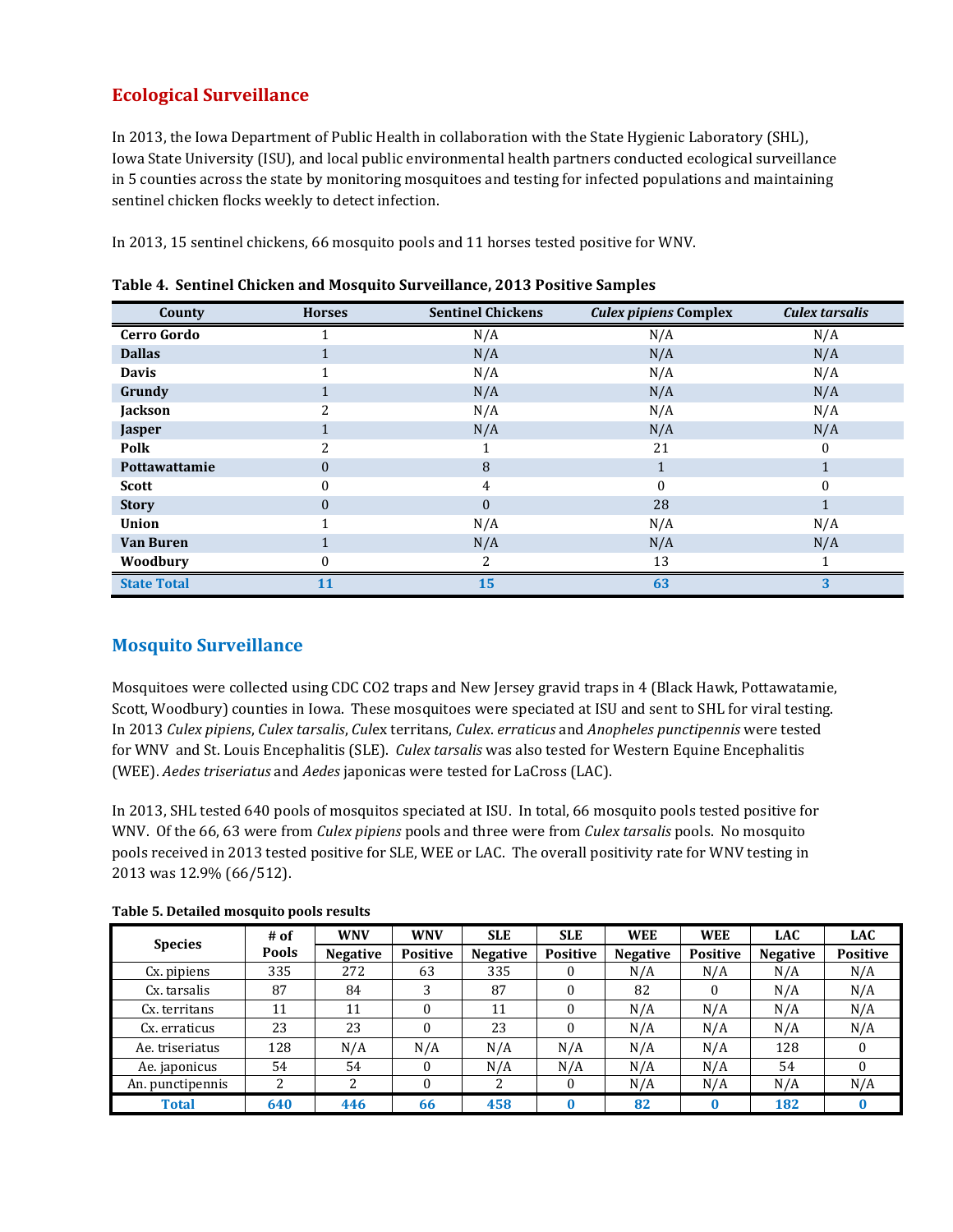#### **Sentinel Chickens**

A total of five sentinel chicken flocks (each containing 8 birds) were placed in 5 counties (Polk, Pottawattamie, Scott, Story and Woodbury). LPH collected blood from each bird weekly from June through October 2013 and SHL for tested for WNV. One thousand and ten WNV IgM tests were performed on 55 sentinel chickens of which 15 were positive for WNV IgM by the end of the season.

## **Equine/Veterinary Surveillance**

Veterinary cases of WNV, EEE, and WEE are legally required to be reported to the State Veterinarian. Eleven WNV positive horses were reported to the Iowa Department of Agriculture and Land Stewardship in 2013.

## **National WNV Activity (2013)**

In 2013, 1,288 counties in 48 states reported WNV activity (human and ecological) to ArboNET; 789 counties in 47 states and the District of Columbia reported WNV human disease cases or presumptive viremic blood donors.

In 2013, a total of 2,469 human cases of WNV disease were reported from 725 counties in 47 states and the District of Columbia (Figure 4). Of all WNV disease cases reported, 1,267 (51%) were classified as neuroinvasive disease (e.g., meningitis, encephalitis, acute flaccid paralysis) [Figure 5]. Ninety percent of the reported cases had onset of illness in July-September (Figure 3).

In addition, 431 WNV presumptive viremic blood donors were reported from 36 states.



**Figure 3. WNV disease cases reported to ArboNET, by week of onset – United States, 2013**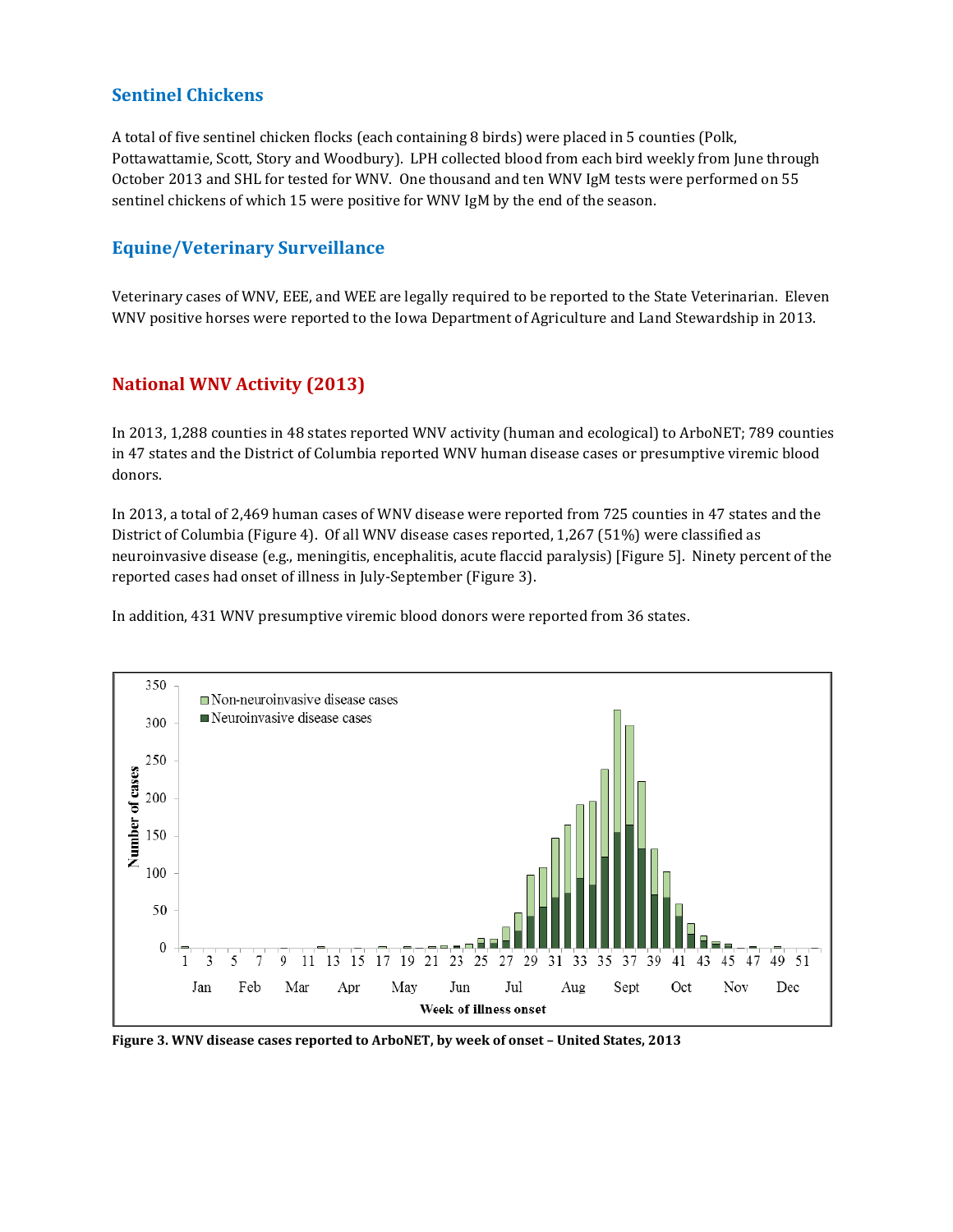

**Figure 4. WNV disease cases reported to ArboNET, by county – United States, 2013**



**Figure 5. WNV neuroinvasive disease incidence (per 100,000 population) reported to ArboNET, by state – United States, 2013**